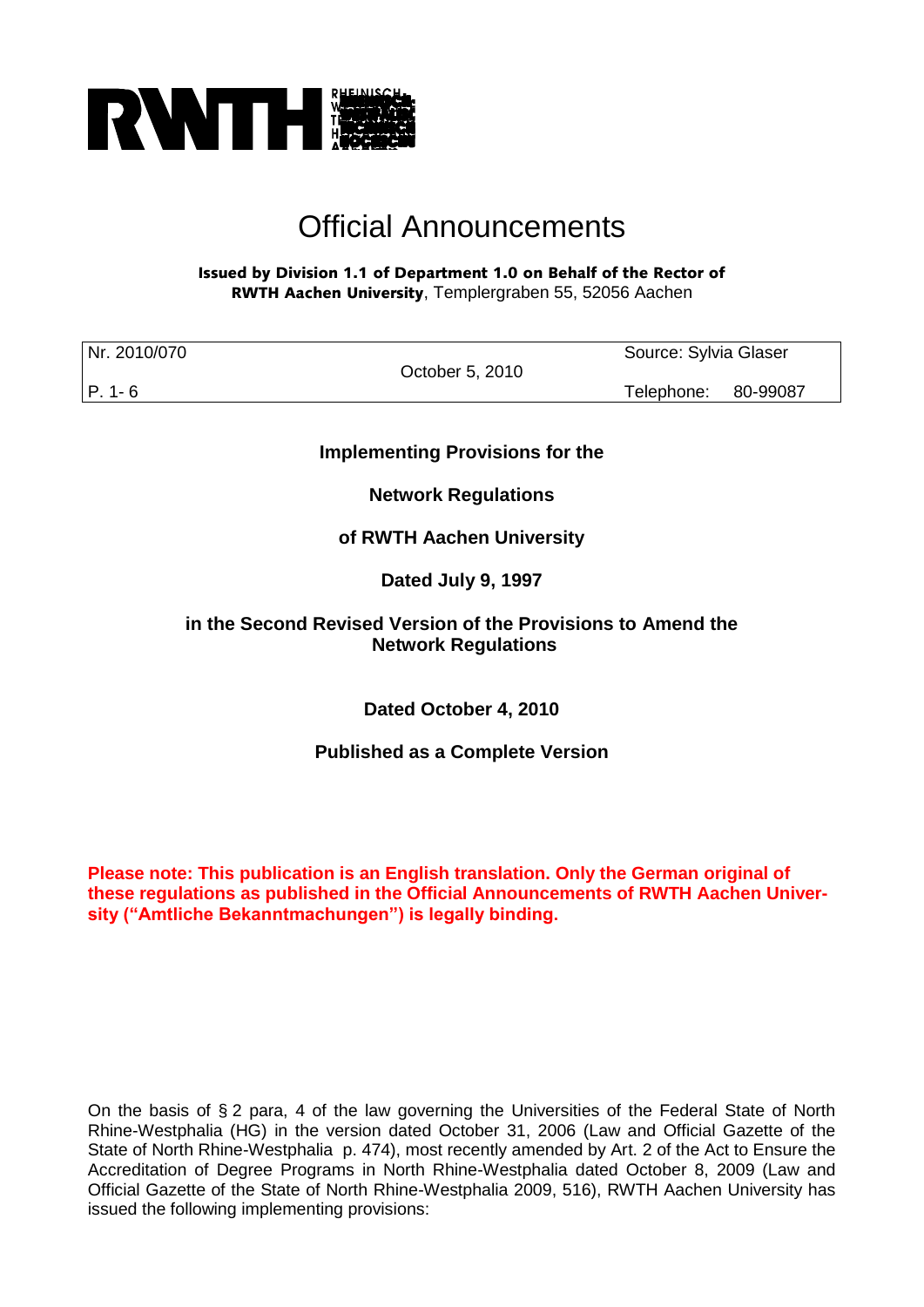# **1. Purpose of These Implementing Provisions**

The implementing provisions for the network regulations supplement these in matters of use, misuse, and security. They are adapted as necessary to the respective legal and technological developments and are issued by the Rectorate.

# **2. Structure of the Data Services and Their Users**



# **2.1 On Level 0:**

This is the worldwide data network with its services. The technical access and the terms of use are contractually regulated between RWTH and the network providers (e.g. DFN).

# **2.2 On Level 1:**

Level 1 comprises the entire data network of RWTH with its services. Responsibilities are regulated in the network regulations. In addition, supplementary provisions for individual user groups are laid down in these implementing provisions for questions regarding the use and provision of information.

# **2.3 On Level 2 (User Groups):**

The following user groups can use the data network:

# **A. Faculties and Central Institutions**

- Institutes, chairs, and professorships of the faculties,
- Interdisciplinary forums

# **B. Central University Administration or Administration of the Medical Institutions**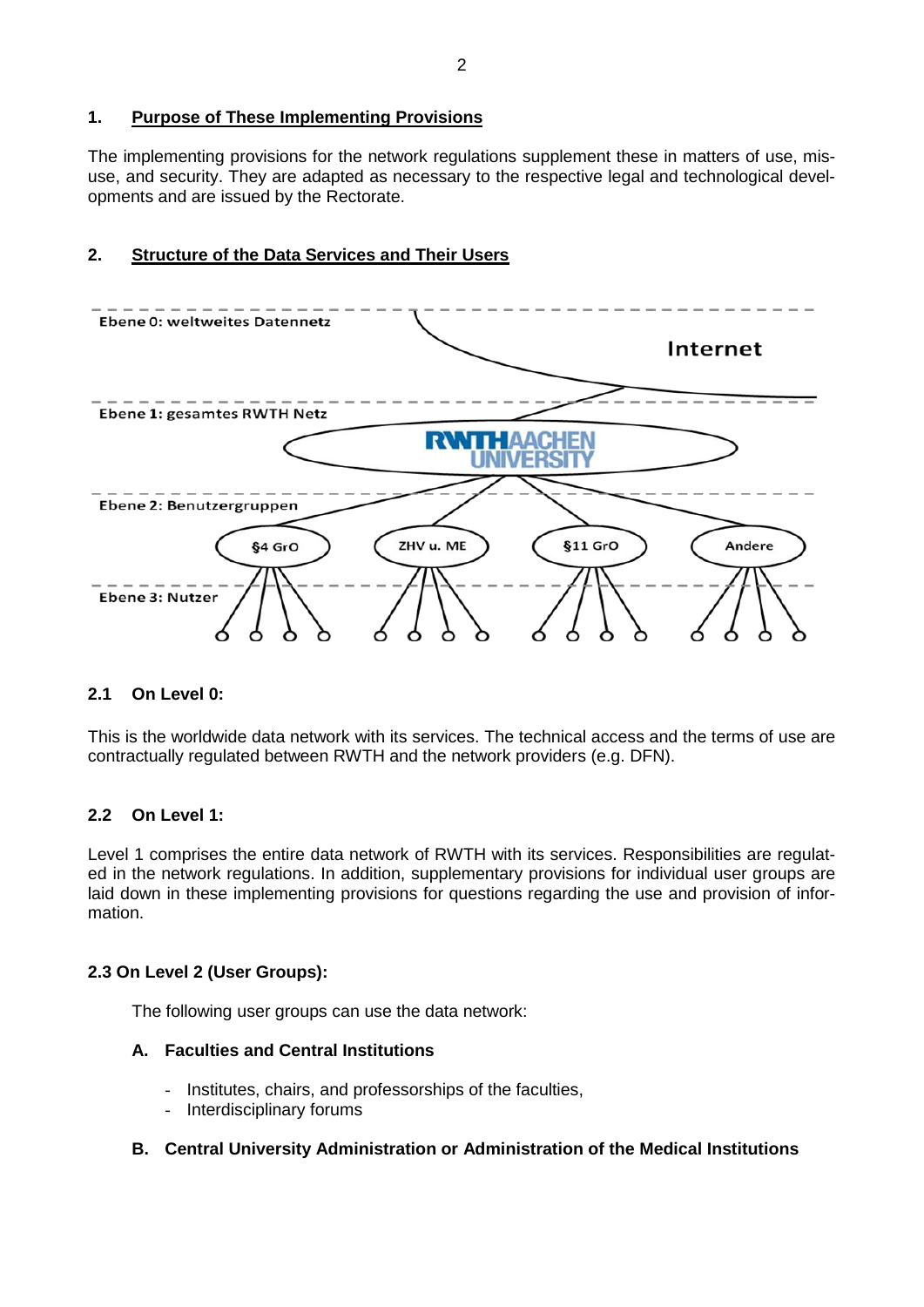# **C. Groups and Group Representatives**

- Staff Councils
- Equal Opportunities Officer
- Student Parliament,
- AStA,
- Student Councils
- **D. All individuals, associations, and groups of persons with a connection to Higher Education,** who cannot be assigned to groups A to C (e.g. students)

# **2.4 On Level 3:**

Level 3 stands for individuals entitled to use the network in the sense of § 6 Para. 1 Network Regulations from all groups A-D.

# **3. Use of Network Services**

## **3.1 For the user groups mentioned under A.-C., the following regulations apply:**

## **a.) Access**

- Access to the data network of RWTH Aachen University is provided by the IT Center and usually takes place via technical installations (subnets) of the individual institutions.
- Each institution connected to the data network of RWTH Aachen University is free to decide on the regulations of the respective access of its users.

#### **b.) Accountability and Control Mechanisms**

The head of the institution connected to the RWTH Aachen University data network is responsible for the information disseminated from there. They have the right to deny a user of their institution access to Internet services or to exclude them from such services, in particular in the event of violations in accordance with § 7 Paragraph 2 of the Network Regulations.

#### **c.) Type of Information Offered (from Level 3)**

- Only information and services of an official nature are offered. Failure to comply with these requirements may result in exclusion.
- In all cases, the information provided must include the first name, surname, and email address of the head of the institution responsible.

# **d.) Level 2 and 3 Exclusion**

If a head of the institution connected to the RWTH Aachen University data network does not succeed in stopping violations of the network rules by users from their area, this can lead to the exclusion of the entire institution according to § 7 of the Network Regulations (see explanations b.) A.-C.). The Rectorate shall decide on such special cases. As a rule, an opinion of the Internet Advisory Board (see para. 3.2 b)) should be obtained before this decision is taken.

#### **e.) Level 1 Exclusion**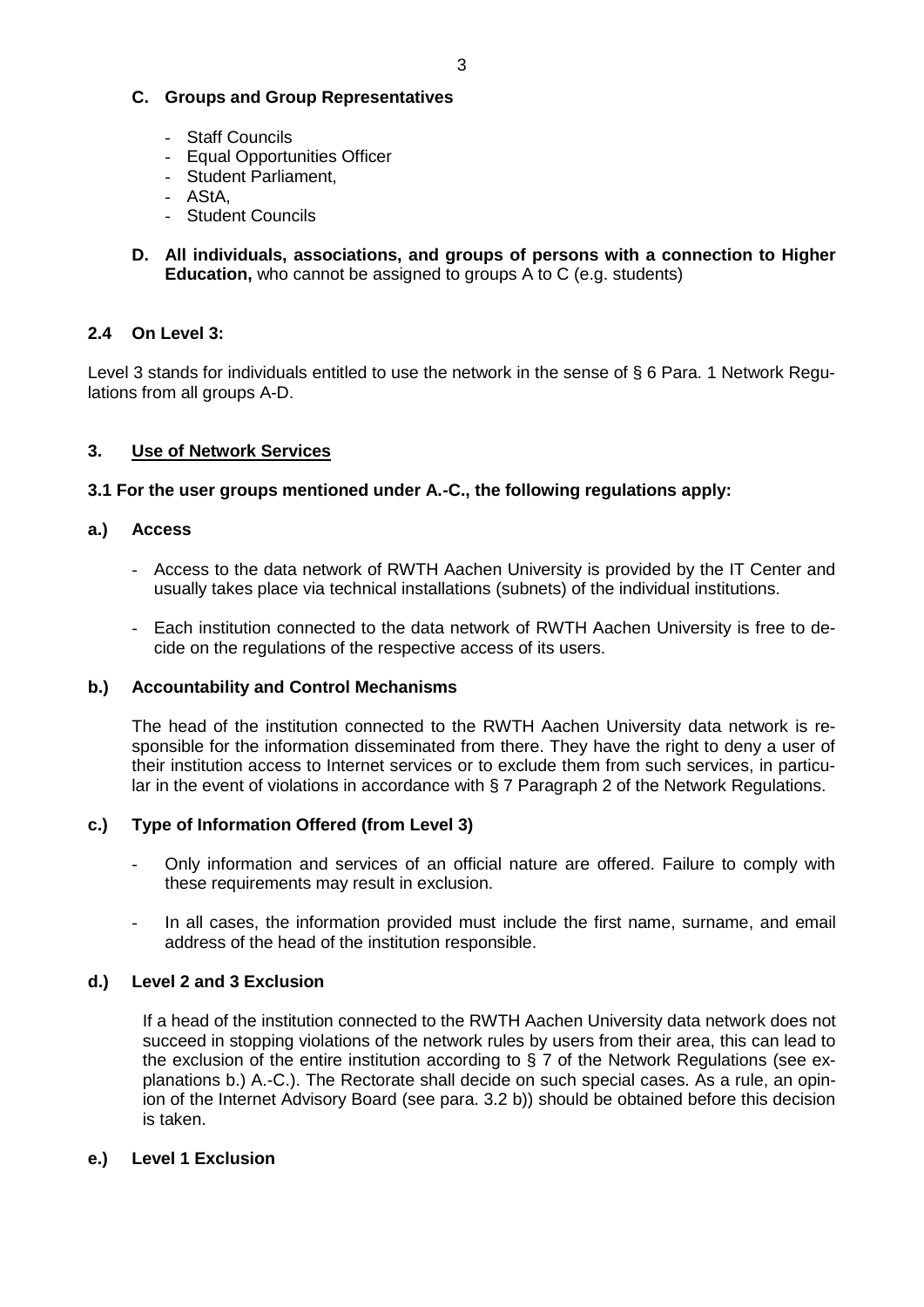Necessary measures for the security of the network are taken by the IT Center in line with technical developments and brought to the attention of the Steering Committee for the IT Center. The users of the University will be informed of the necessary measures in good time. Those who fail to comply with these measures and obligations will have limited access to the network and limited options to use the University's resources until the inadequacies are remedied.

In the event of serious disruptions caused by subnetworks or computers of the institutions, the IT Center is entitled to disconnect these from the overall network until the disruption has been rectified. The relevant institution is to be informed immediately.

As a rule, the Rectorate decides on complaints from the persons concerned after consulting the Internet Advisory Board (see 3.2 b).

Serious disturbances caused by subnetworks are assumed, for example, if

- extensions or additions were made without consulting with the IT Center, e.g. when operating wireless or wired dial-up access,
- in the event of a malfunction, professional support of a subnetwork is not given in a timely response by the network manager of an institution,
- disruptions to the institution's subnetwork unreasonably impede other subnetworks or the backbone network.

Computers and servers are seriously disturbed when

- they have been compromised, i.e. a hacker has taken control of the computer after a successful attack and has thus exercised or can exercise the rights of a system administrator,
- they have been infected by malware (malicious software such as viruses, worms, trojans, rootkits, botnets, etc.), which in most cases act with the intention of subsequently infecting other computers as well,
- they significantly interfere with other computers or subnetworks due to technical defects or misconfigurations.

# **f.) Advice for Members of Level 3**

- Each institution connected to the data network of RWTH Aachen University advises its respective users on questions concerning the use of network services.
- In addition, the IT Center, as the operator of the RWTH Aachen University data network, advises representatives of an institution connected to the data network.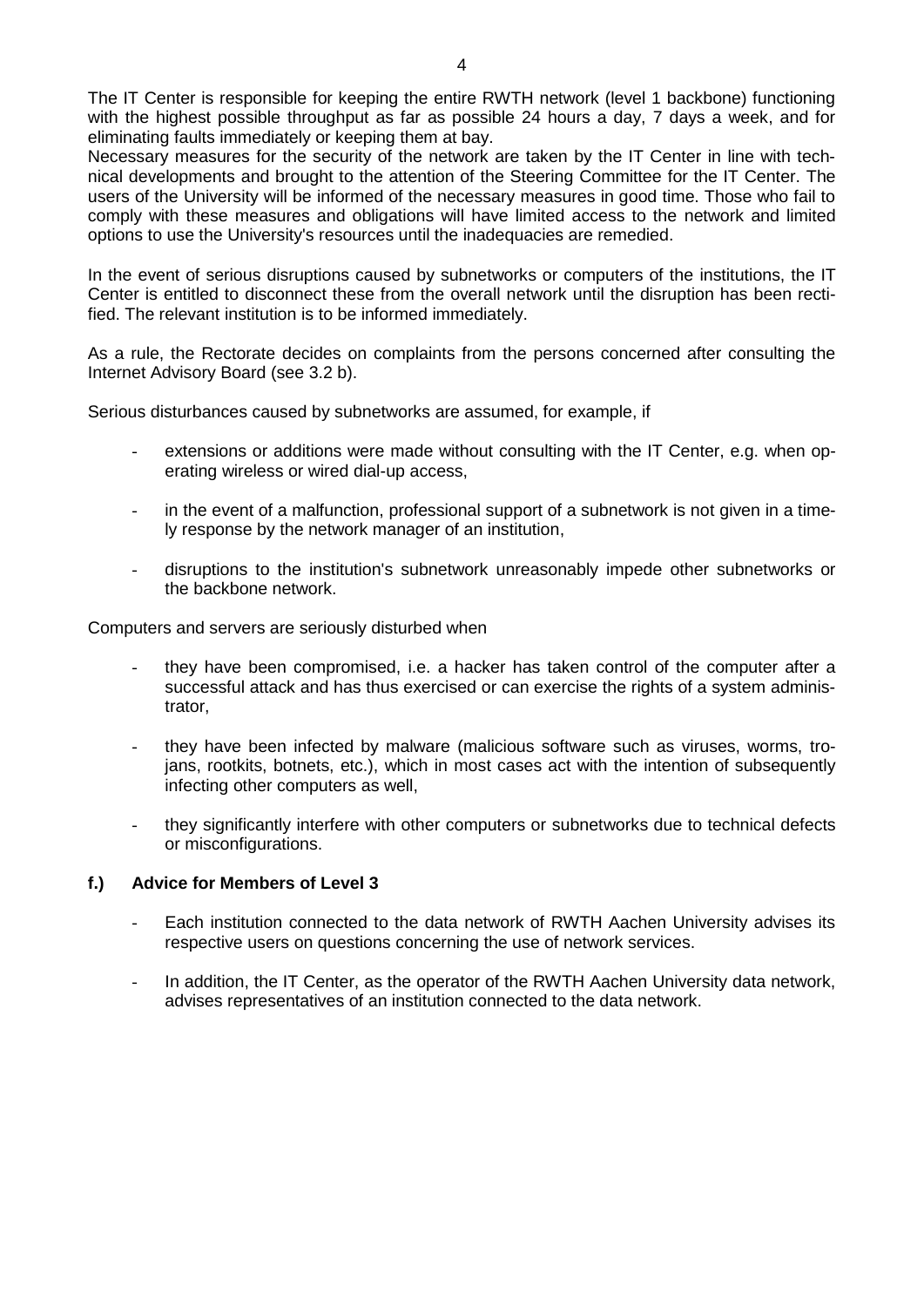## **3.2 For the persons or groups of persons listed under D, the following regulations apply:**

## **a.) Access**

- Access is provided via existing terminals and servers at institutions (e.g. PC pools) or via terminals with fixed connections to RWTH (e.g. in dormitories) or via dial-up or wireless systems (e.g. WLAN).
- Individuals can access network services by registering through filling out a form in which they undertake to comply with the rules laid down. For associations and groups of persons with a university connection, access is granted upon application. The administration of access administration and the provision of any necessary central resources is carried out by the IT Center.

## **b.) Accountability and Control Mechanisms**

- Everyone is personally responsible for the information they provide.
- In order to advise the Rectorate in the event of violations of the provisions of the Network Regulations and these implementing provisions, the Rectorate shall form the Internet Advisory Board as a standing committee. In the event of violations as defined in § 7 of the Network Regulations, the Rectorate may call in the Internet Advisory Board.
- The tasks of the Internet Advisory Board shall also include, in particular:
	- $\circ$  Development of arbitration proposals for internal RWTH disputes in the areas of network usage and Internet,
	- o Preparation of recommendations for the Rectorate,
	- $\circ$  Advising the Rectorate on issues relating to access to the Internet for associations and groups of people.
- The Internet Advisory Board is composed of one representative from each of the four groups (§ 5 Basic Regulations). It is advised by an employee of the IT Center and an employee of the Central University Administration.
- In the event of violations of legal provisions and of the Network Regulations, the Central University Administration shall take immediate action to remedy the violations.

# **c.) Types of Information Offered (from level 3)**

- Homepages may only be set up on one server of the IT Center. Personal information may be offered for official or study purposes. Commercial endeavors may not be pursued via these homepages. Failure to comply with these requirements may result in exclusion.
- In any case, the information provided include the author's first and last name and email address.